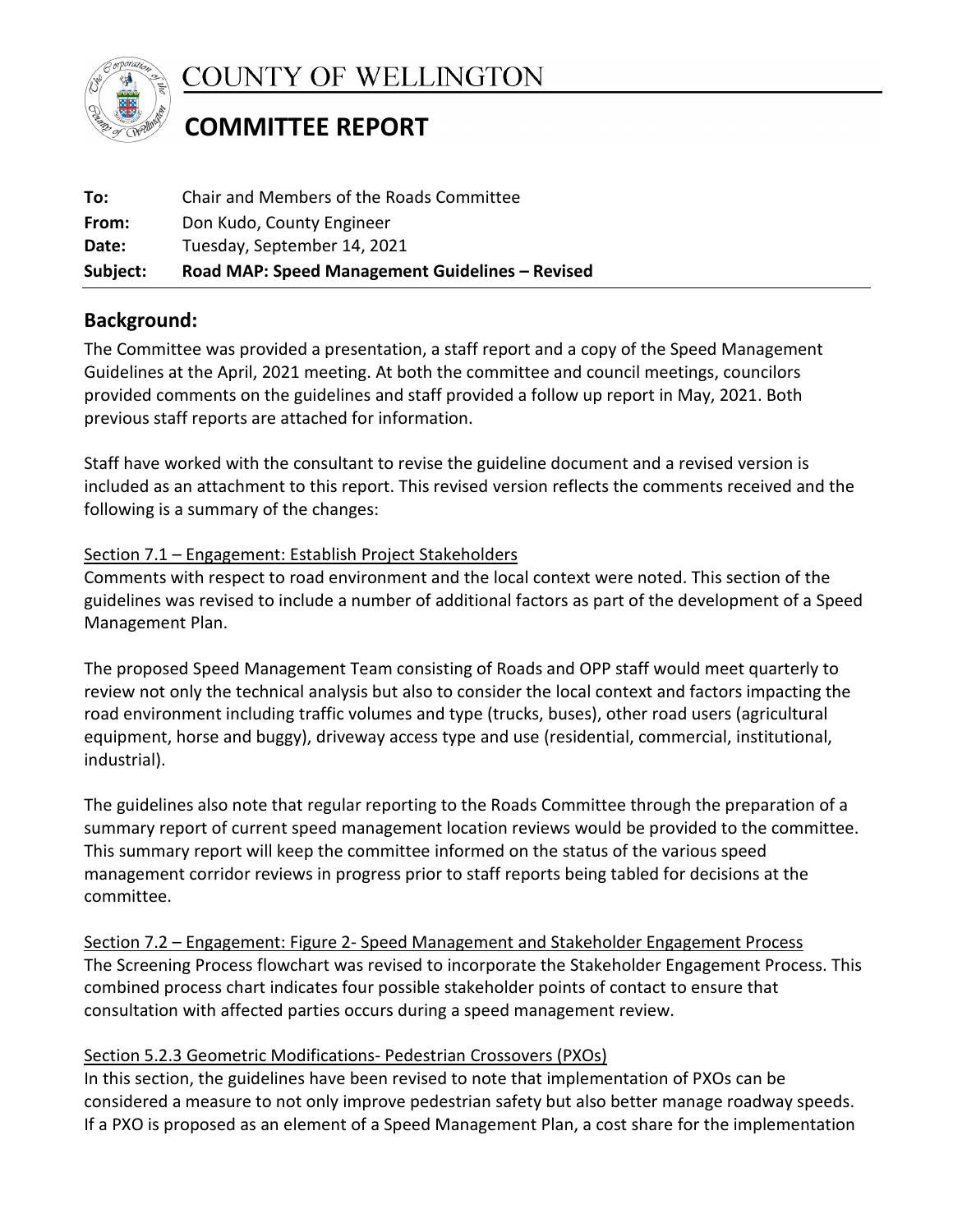is noted in the guidelines. A determination on the cost share between the local municipality and the County would be based on site specific factors.

#### Section 5.3.1 Other Modifications - Speed Display Boards

This section has been revised to note that the implementation of speed display signs as components of a Speed Management Plan will be paid for by the County. The current practice of the cost allocation to the local municipality and/or community group who request speed display signs to be installed that is not part of an identified candidate location of Speed Management Plan, is also noted in the guideline document.

#### Future Work

Once the guidelines are adopted, a summary companion document to simplify the guideline will be created. This type of simplified document would be used as a public reference resource and as a public education tool. The complete Speed Management Guidelines will be used as an internal document for Roads and OPP staff to have a common base to work from when dealing with speeding complaints. Further development of the guidelines include worksheets for staff to use for recording, compiling and analyzing speed data and criteria, and is planned to be included as appendices in the Speed Management Guidelines document.

Budgets for the costs associated with implementing Speed Management Plans such as PXO and speed radar signs installations will be part of the planning process. The implementation of Community Safety Zones and a move to Automated Speed Enforcement will need budgets to support these costs. It is foreseen that an annual capital allocation to address various speed management issues will need to be developed along with project specific budgets for the implementation of extensive, higher cost speed management controls.

Staff will monitor the effectiveness of the Speed Management Guidelines and make revisions and modifications to the document as necessary.

#### Summary

The Speed Management Guidelines provide a consistent approach to deal with speeding concerns on the County road network. The guidelines provide criteria to analyze speed and tools to help mitigate speeds. It also details stakeholder engagement, the formation of a Speed Management Team, and regular reporting to the Roads Committee. The revised guideline document addresses a number of the comments received on the initial draft including changes in practices with respect to cost allocation for PXOs and speed radar signs.

#### **Recommendation:**

That the report entitled Road MAP: Speed Management Guidelines – Revised be received for information;

and

That the Speed Management Guidelines dated August, 2021 be approved.

Respectfully submitted,